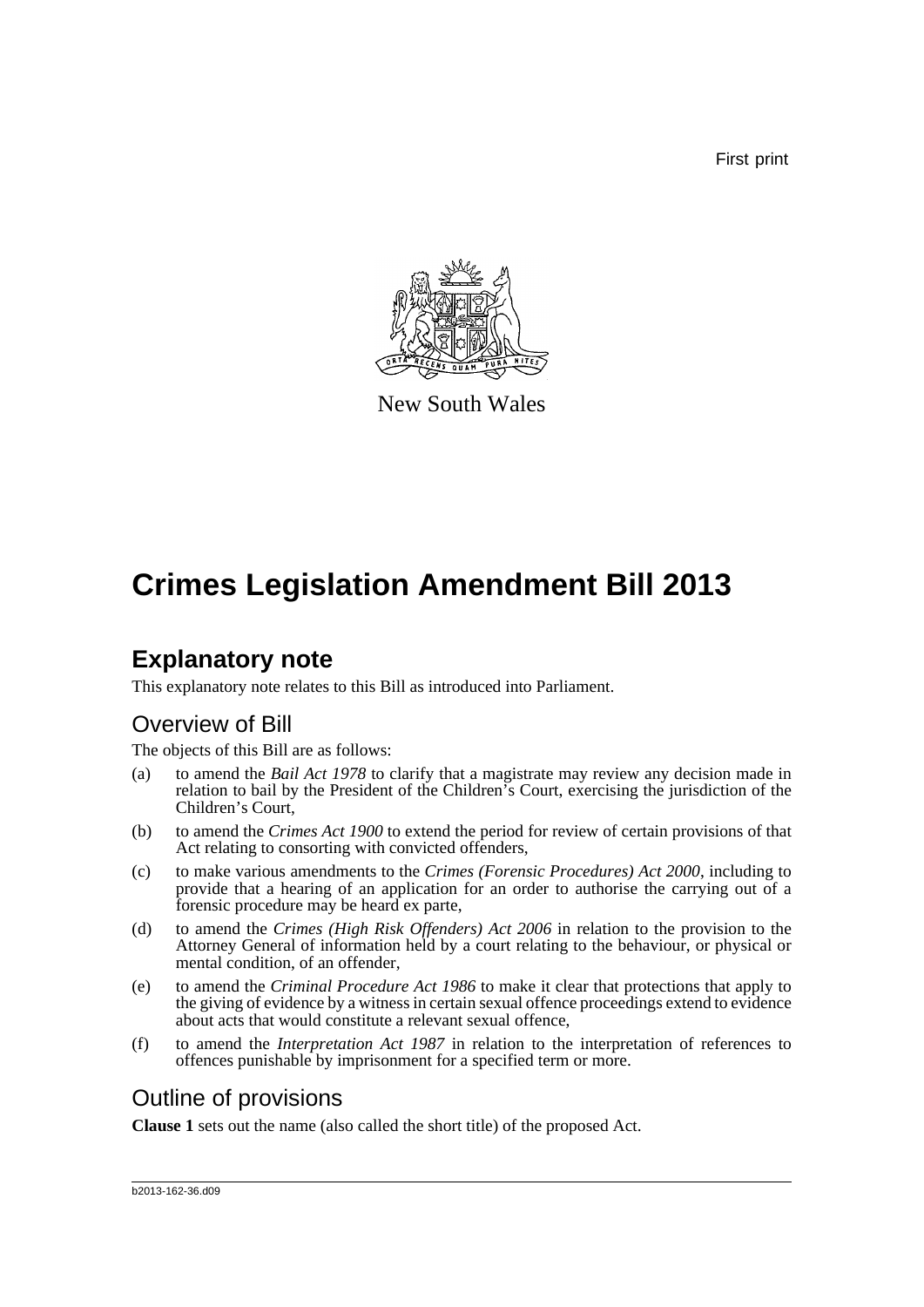**Clause 2** provides for the commencement of the proposed Act on the date of assent to the proposed Act.

### **Schedule 1 Amendment of legislation**

#### **Schedule 1.1 Bail Act 1978 No 161**

**Schedule 1.1** clarifies that a magistrate may review any decision made in relation to bail by the President of the Children's Court, exercising the jurisdiction of the Children's Court.

#### **Schedule 1.2 Crimes Act 1900 No 40**

**Schedule 1.2** extends the period within which the Ombudsman must prepare a report on the operation of certain provisions of the *Crimes Act 1900* relating to consorting with convicted offenders. The review period is currently due to end on 9 April 2014 ( $\frac{8}{2}$  years after the commencement of those provisions). The proposed amendment extends the review period for a further year.

#### **Schedule 1.3 Crimes (Forensic Procedures) Act 2000 No 59**

**Schedule 1.3** [1] makes it clear that the legal representative and interview friend of a suspect who is subject to an order (made by oral communication) to carry out a non-intimate forensic procedure must be given the opportunity to speak to the senior police officer who made the order.

**Schedule 1.3** [3] removes the requirement for an application for an order authorising the carrying out of a forensic procedure on a suspect to be made in the presence of the suspect. **Schedule 1.3 [2]** makes a consequential amendment.

**Schedule 1.3** [4] enables a magistrate to make an order authorising the carrying out of a forensic procedure on a suspect ex parte. **Schedule 1.3 [5] and [6]** make consequential amendments.

#### **Schedule 1.4 Crimes (High Risk Offenders) Act 2006 No 7**

**Schedule 1.4 [1]** enables the Attorney General to request a court to provide information held by the court that relates to the behaviour, or physical or mental condition, of an offender. **Schedule 1.4 [2]** provides that the information is admissible in proceedings under the *Crimes (High Risk Offenders) Act 2006*.

#### **Schedule 1.5 Criminal Procedure Act 1986 No 209**

**Schedule 1.5** extends Division 1 of Part 5 of the *Criminal Procedure Act 1986* to make it clear that the protections of that Division that apply to the giving of evidence by certain witnesses in sexual offence proceedings are not limited to the sexual offences to which the Division applies and extend to acts that would constitute such an offence if they occurred in the State at the time of the proceedings.

#### **Schedule 1.6 Interpretation Act 1987 No 15**

Schedule 1.6 provides for the avoidance of doubt that, in any Act or instrument, a reference to an offence that is punishable by imprisonment for a specified term or more includes a reference to a common law offence and an offence that is punishable by imprisonment for life.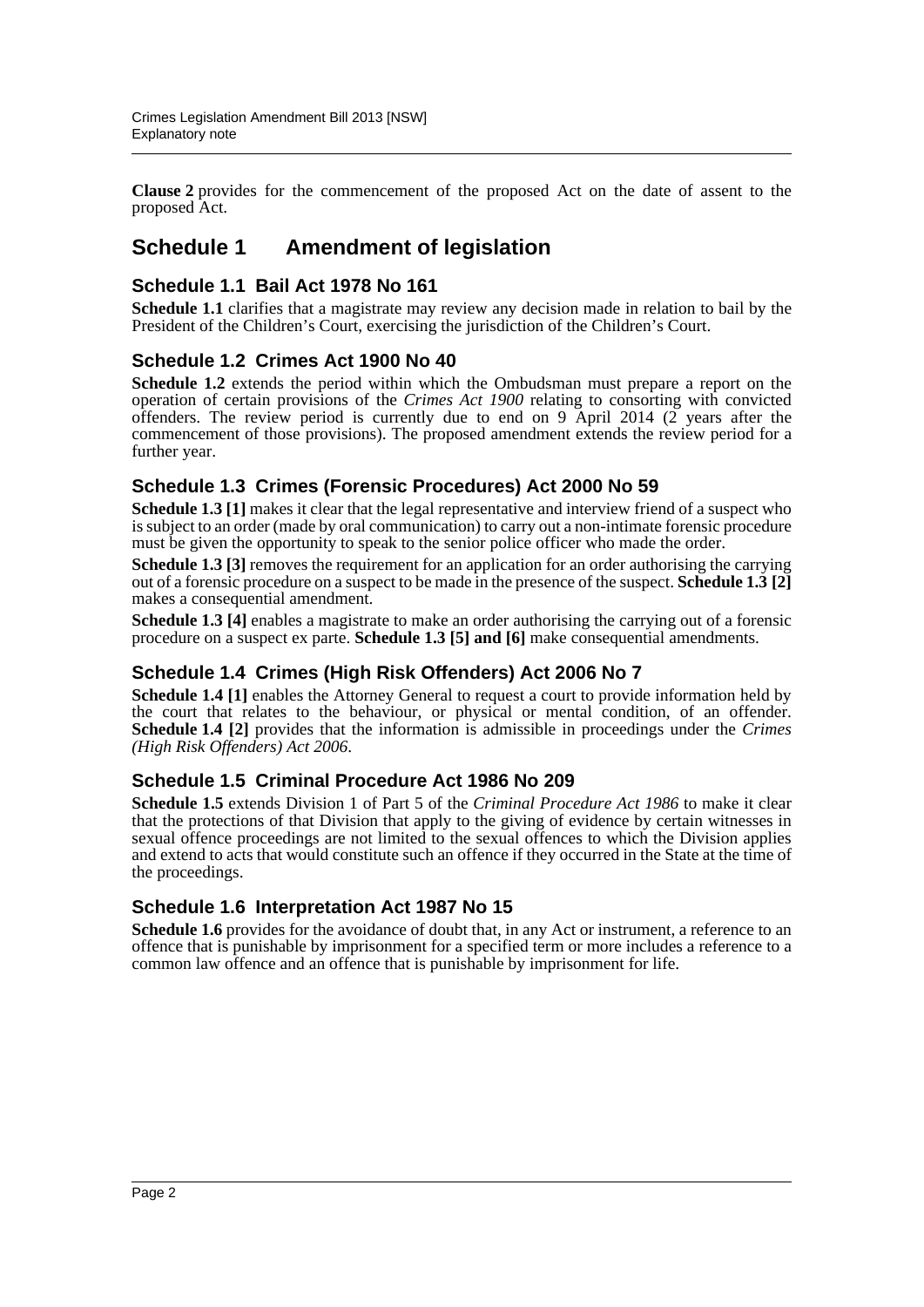First print



New South Wales

# **Crimes Legislation Amendment Bill 2013**

## **Contents**

|           |                                     | Page          |
|-----------|-------------------------------------|---------------|
|           |                                     |               |
| $1 \quad$ | Name of Act                         | $\mathcal{D}$ |
|           | 2 Commencement                      | $\mathcal{D}$ |
|           | Schedule 1 Amendment of legislation | 3             |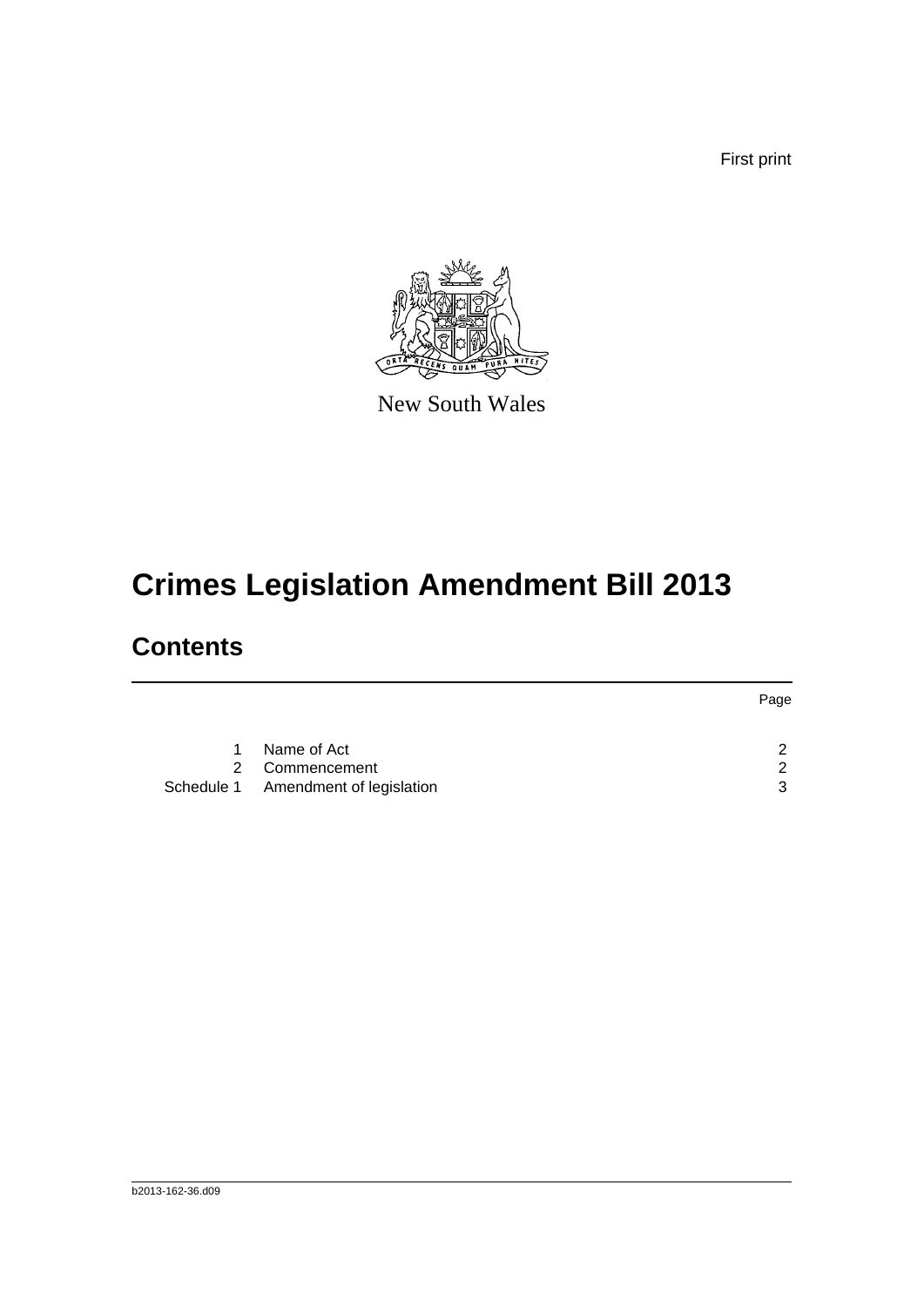

New South Wales

# **Crimes Legislation Amendment Bill 2013**

No , 2013

#### **A Bill for**

An Act to make miscellaneous amendments to various Acts with respect to criminal offences and procedure; and for other purposes.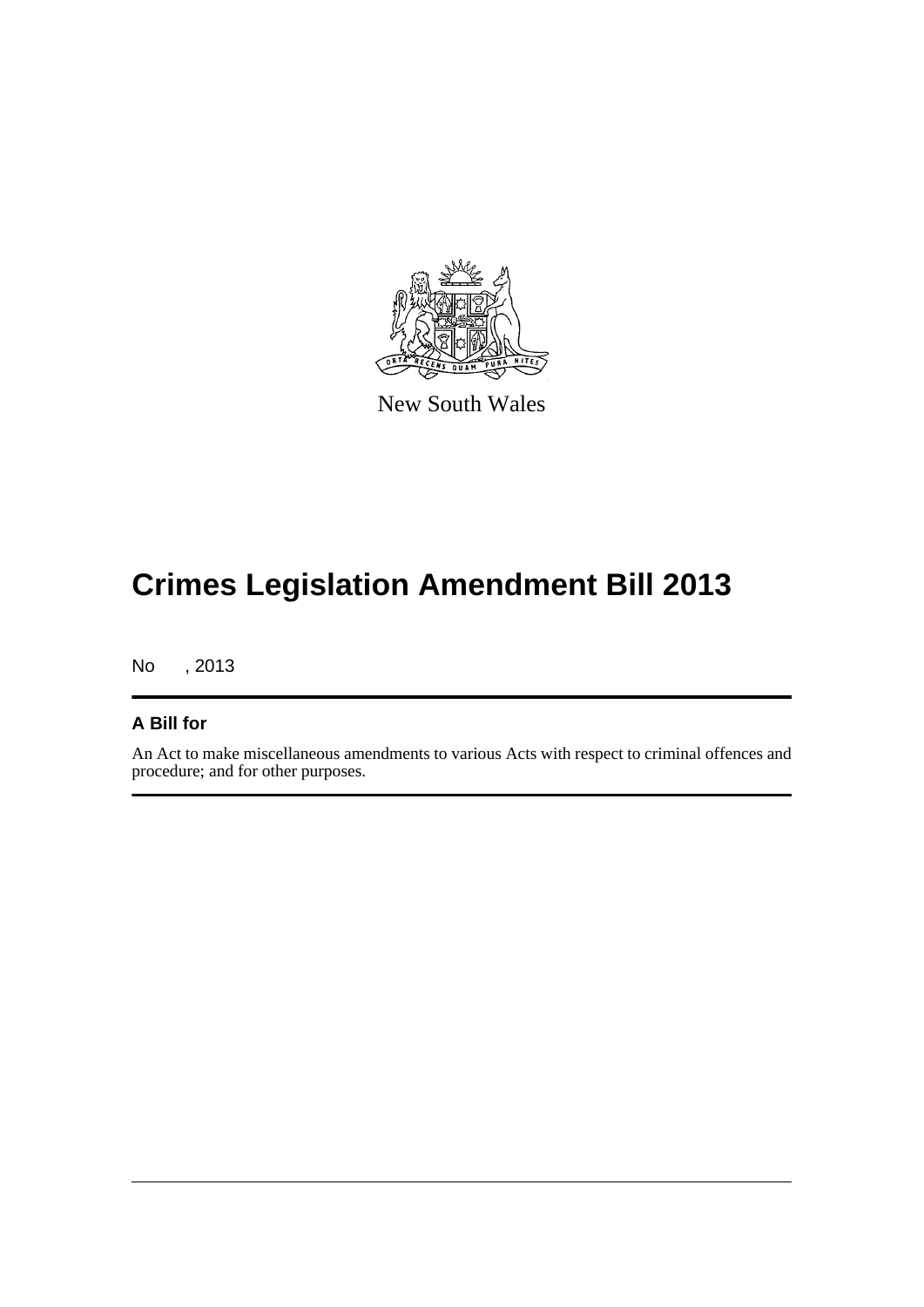<span id="page-4-1"></span><span id="page-4-0"></span>

| The Legislature of New South Wales enacts:             | 1             |
|--------------------------------------------------------|---------------|
| Name of Act                                            | $\mathcal{P}$ |
| This Act is the Crimes Legislation Amendment Act 2013. | 3             |
| Commencement                                           |               |
| This Act commences on the date of assent to this Act.  | 5             |
|                                                        |               |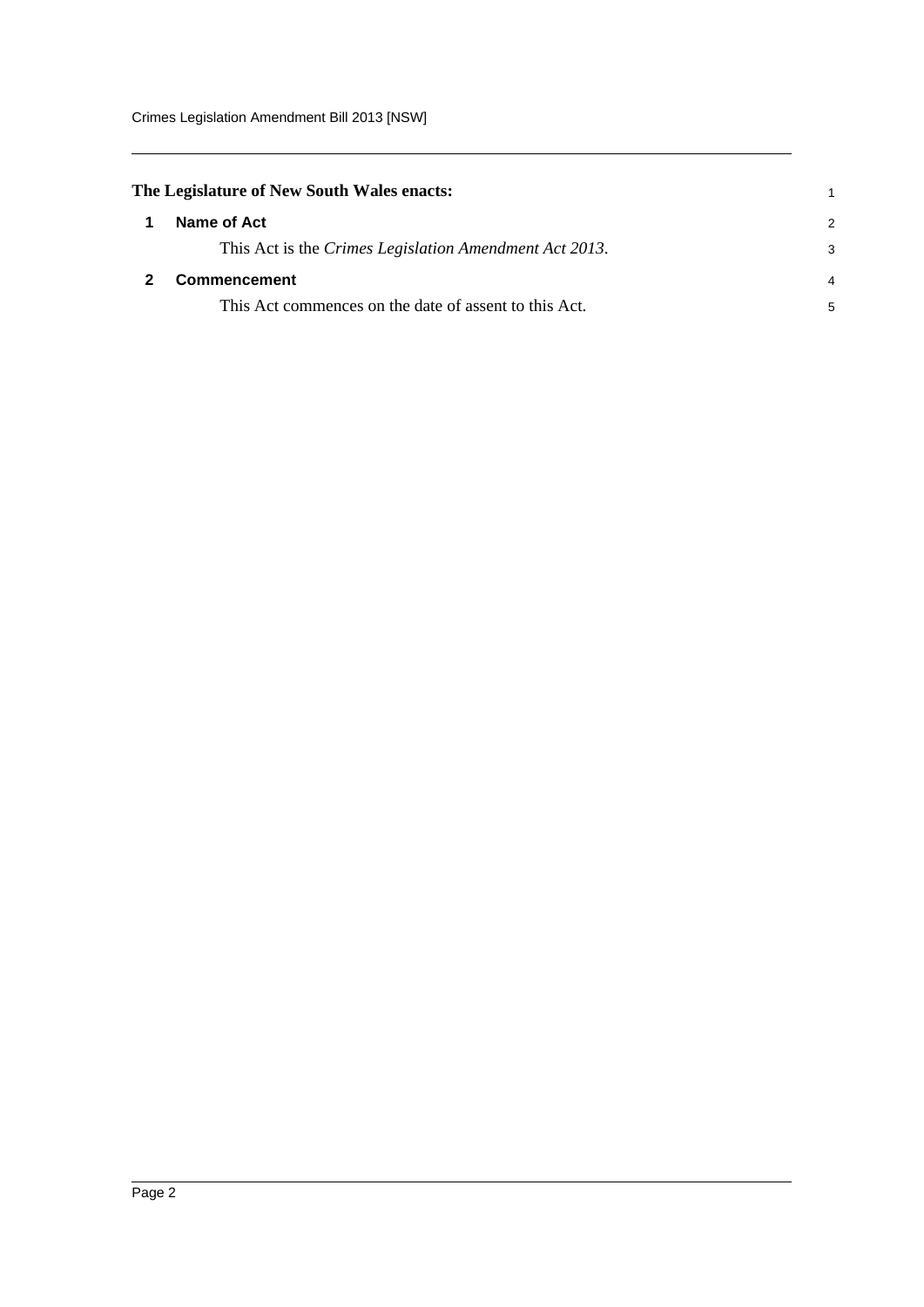<span id="page-5-0"></span>

|                  | <b>Schedule 1</b><br><b>Amendment of legislation</b>                                                                                                                                                                                   | $\mathbf{1}$           |
|------------------|----------------------------------------------------------------------------------------------------------------------------------------------------------------------------------------------------------------------------------------|------------------------|
| 1.1              | <b>Bail Act 1978 No 161</b>                                                                                                                                                                                                            | $\overline{2}$         |
|                  | Section 44 Power of authorised justices, magistrates and certain courts to review                                                                                                                                                      | 3                      |
|                  | Omit section 44 (2). Insert instead:                                                                                                                                                                                                   | $\overline{4}$         |
|                  | Except as prescribed by the regulations and subject to this Division, a<br>(2)<br>magistrate may review any decision made in relation to bail by:                                                                                      | $\sqrt{5}$<br>6        |
|                  | any authorised officer, magistrate (including the reviewing magistrate)<br>(a)<br>or authorised justice, or                                                                                                                            | $\overline{7}$<br>8    |
|                  | the President of the Children's Court, exercising the jurisdiction of the<br>(b)<br>Children's Court.                                                                                                                                  | $\boldsymbol{9}$<br>10 |
| 1.2 <sub>1</sub> | Crimes Act 1900 No 40                                                                                                                                                                                                                  | 11                     |
|                  | <b>Schedule 11 Savings and transitional provisions</b>                                                                                                                                                                                 | 12                     |
|                  | Omit "2 years" from clause 71 (1). Insert instead "3 years".                                                                                                                                                                           | 13                     |
| 1.3              | <b>Crimes (Forensic Procedures) Act 2000 No 59</b>                                                                                                                                                                                     | 14                     |
| [1]              | Section 21 Making and recording senior police officer's order                                                                                                                                                                          | 15                     |
|                  | Insert "senior" after "speak to the" in section 21 (2).                                                                                                                                                                                | 16                     |
| [2]              | Section 26 Application for order                                                                                                                                                                                                       | 17                     |
|                  | Omit "out, and" from section 26 (2) (c). Insert instead "out.".                                                                                                                                                                        | 18                     |
| $[3]$            | Section 26 (2) (d)                                                                                                                                                                                                                     | 19                     |
|                  | Omit the paragraph.                                                                                                                                                                                                                    | 20                     |
| [4]              | Section 30 Procedure at hearing of application for order                                                                                                                                                                               | 21                     |
|                  | Omit section 30 (1). Insert instead:                                                                                                                                                                                                   | 22                     |
|                  | (1)<br>An order may be made in the presence of the suspect concerned or, at the<br>discretion of the Magistrate, ex parte.                                                                                                             | 23<br>24               |
| $[5]$            | Section 30 (2) (a)                                                                                                                                                                                                                     | 25                     |
|                  | Insert "if the suspect is present" after "present".                                                                                                                                                                                    | 26                     |
| [6]              | <b>Section 30 (4)</b>                                                                                                                                                                                                                  | 27                     |
|                  | Insert ", if present at the hearing," after "the suspect".                                                                                                                                                                             | 28                     |
| 1.4              | Crimes (High Risk Offenders) Act 2006 No 7                                                                                                                                                                                             | 29                     |
| $[1]$            | Section 25 Provision of certain information to Attorney General                                                                                                                                                                        | 30                     |
|                  | Insert after section $25(2)$ :                                                                                                                                                                                                         | 31                     |
|                  | The Attorney General may request a court to provide to the Attorney General<br>(2A)<br>any document, report or other information held by the court that relates to the<br>behaviour, or physical or mental condition, of any offender. | 32<br>33<br>34         |